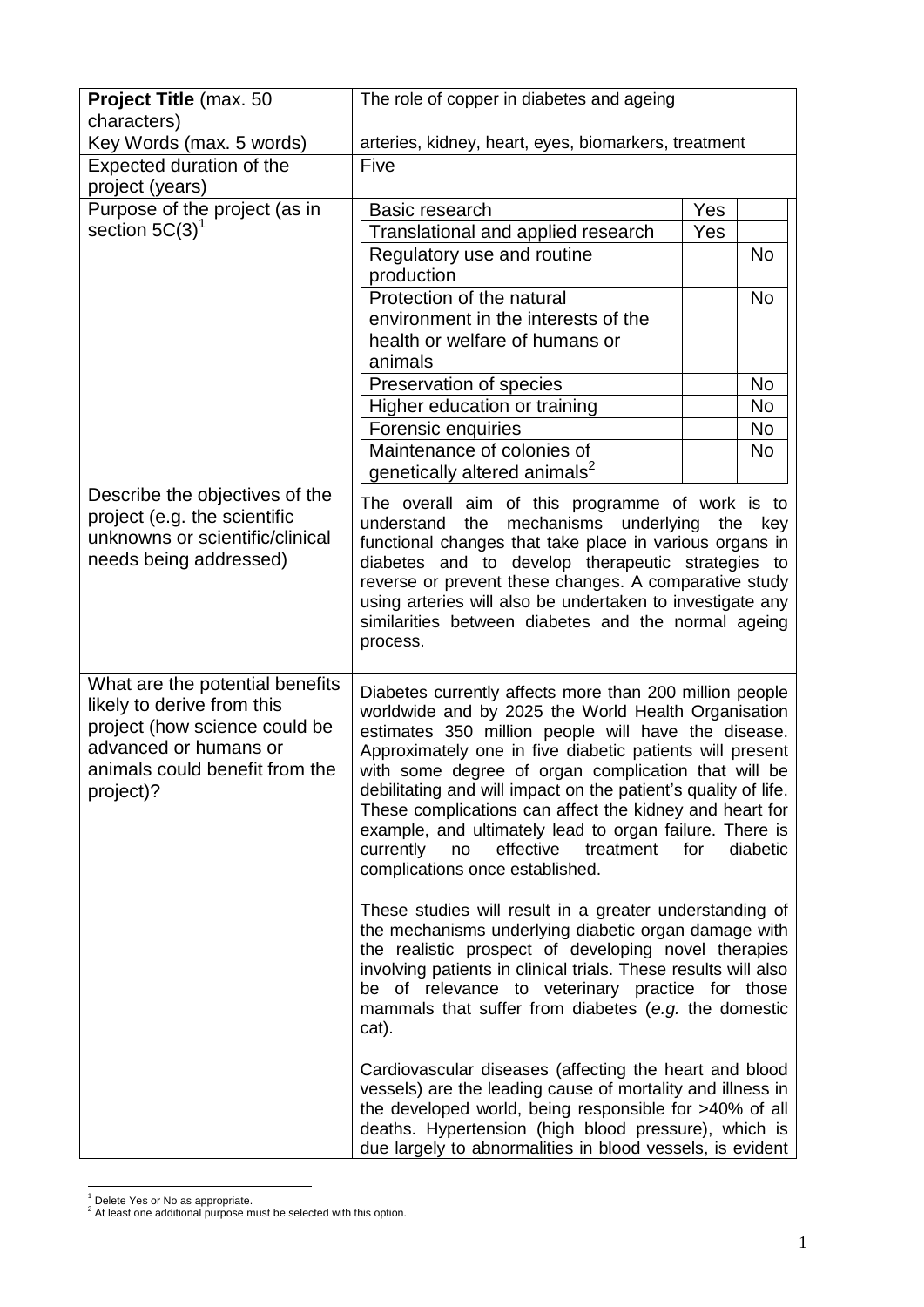|                                                                                                                                                                                                         | in around 30% of adults and is a major risk factor for<br>cardiovascular disorders. There is a need to improve<br>understanding of the underlying pathological changes<br>associated with the development and progression of<br>will<br>hypertension.<br>This<br>project<br>increase<br>the<br>understanding of these processes and will thus aid in<br>the identification of new therapeutic targets for the<br>treatment of cardiovascular diseases.<br>This research will be of benefit to academics, policy<br>makers and regulatory bodies with special interests in<br>diabetes and cardiovascular disease, public health and<br>disease prevention and the epidemiology of chronic non-<br>communicable diseases                                                                                                                                                                                                     |
|---------------------------------------------------------------------------------------------------------------------------------------------------------------------------------------------------------|-----------------------------------------------------------------------------------------------------------------------------------------------------------------------------------------------------------------------------------------------------------------------------------------------------------------------------------------------------------------------------------------------------------------------------------------------------------------------------------------------------------------------------------------------------------------------------------------------------------------------------------------------------------------------------------------------------------------------------------------------------------------------------------------------------------------------------------------------------------------------------------------------------------------------------|
| What species and<br>approximate numbers of<br>animals do you expect to use<br>over what period of time?                                                                                                 | 750 rats over a 5-year period.                                                                                                                                                                                                                                                                                                                                                                                                                                                                                                                                                                                                                                                                                                                                                                                                                                                                                              |
| In the context of what you<br>propose to do to the animals,<br>what are the expected adverse<br>effects and the likely/expected<br>level of severity? What will<br>happen to the animals at the<br>end? | Rodent models of Type 1 diabetes will be used. The<br>severity is moderate. Animals are monitored regularly.<br>Animals have free access to drinking water and food.<br>Both of these will be provided in extra amounts. Three or<br>more signs of persistent diabetes will be addressed by<br>humane killing of the animal consistent with the law.<br>Animals have raised blood glucose at levels that might<br>poorly controlled<br>clinical<br>in<br>diabetes.<br>seen<br>be<br>Progression of organ disease over the time course of<br>the study will be assessed by collection of body fluids<br>that should not cause any tissue damage or undue<br>stress to the animal. Animals will also undergo MRI and<br>PET imaging to look for changes in the size of their<br>organs.<br>Animals are euthanized at the end of the protocol and<br>tissues/ body fluids collected for molecular and<br>biochemical analysis. |
| <b>Application of the 3Rs</b>                                                                                                                                                                           |                                                                                                                                                                                                                                                                                                                                                                                                                                                                                                                                                                                                                                                                                                                                                                                                                                                                                                                             |
| 1. Replacement<br>State why you need to use<br>animals and why you cannot<br>use non-animal alternatives                                                                                                | Since diabetes is a whole body disease, affecting the<br>hormonal, cardiovascular and nervous systems which all<br>play a role in progression of the disease, it is impossible<br>to wholly mimic diabetes in a culture dish. The<br>complications of diabetes are progressive and take time<br>to develop and are the product of several consequences<br>of poorly controlled diabetes. Hence there is a need for<br>animal models of diabetes. The similarities between the<br>development of diabetes in humans, mice and rats<br>justifies the use of animal models of diabetes to<br>elucidate the mechanisms of the disease process, in<br>characterizing changes in organ systems and assessing<br>the efficacy of therapeutic agents. If any relevant non-<br>animal alternatives become available during the course<br>of the project, we will incorporate these in our studies.                                   |
| 2. Reduction<br>Explain how you will assure                                                                                                                                                             | Experiments are designed on the basis of previous work<br>and published data. Full evaluation of previous/pilot data                                                                                                                                                                                                                                                                                                                                                                                                                                                                                                                                                                                                                                                                                                                                                                                                        |